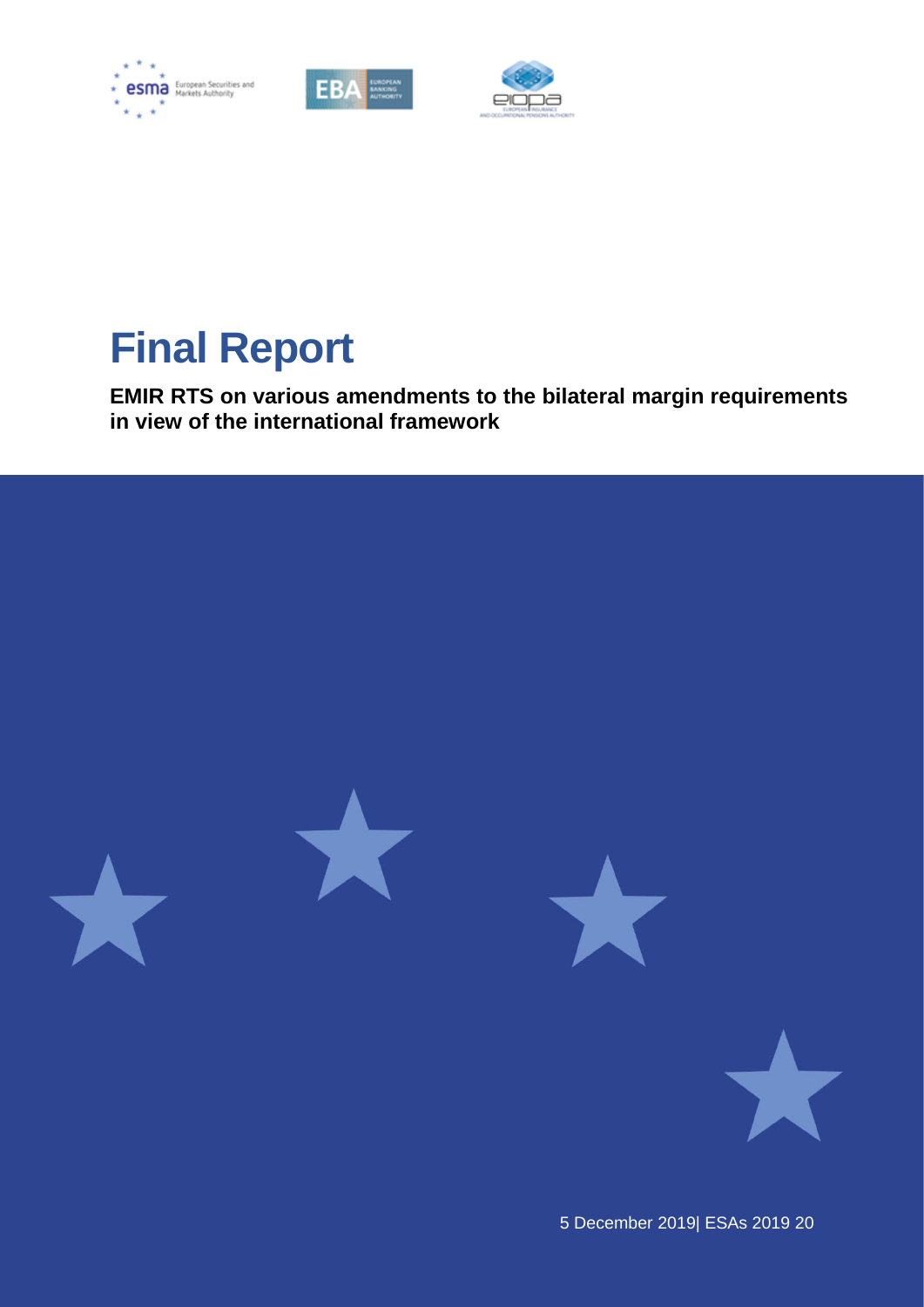





# **Table of Contents**

| 1              |               |                                                                         |                                                                            |  |  |
|----------------|---------------|-------------------------------------------------------------------------|----------------------------------------------------------------------------|--|--|
| $\overline{2}$ |               |                                                                         |                                                                            |  |  |
|                | 2.1           |                                                                         |                                                                            |  |  |
|                | $2.2^{\circ}$ |                                                                         |                                                                            |  |  |
|                | 2.2.1         |                                                                         | Clarification of the requirements when below the 50 million initial margin |  |  |
| 2.2.2          |               | Extension of the last phase of the implementation of the initial margin |                                                                            |  |  |
|                | 2.2.3         |                                                                         |                                                                            |  |  |
| 2.2.4          |               |                                                                         | Temporary exemption for single-stock equity options and index options  9   |  |  |
|                | 2.2.5         |                                                                         |                                                                            |  |  |
|                | 2.3           |                                                                         |                                                                            |  |  |
| 3              |               |                                                                         |                                                                            |  |  |
|                | 3.1           |                                                                         | Annex I - ESAs mandate to develop draft technical standards 12             |  |  |
|                | 3.2           |                                                                         |                                                                            |  |  |
|                | 3.3           |                                                                         | Annex III – Feedback from the consultation of the Stakeholder Groups18     |  |  |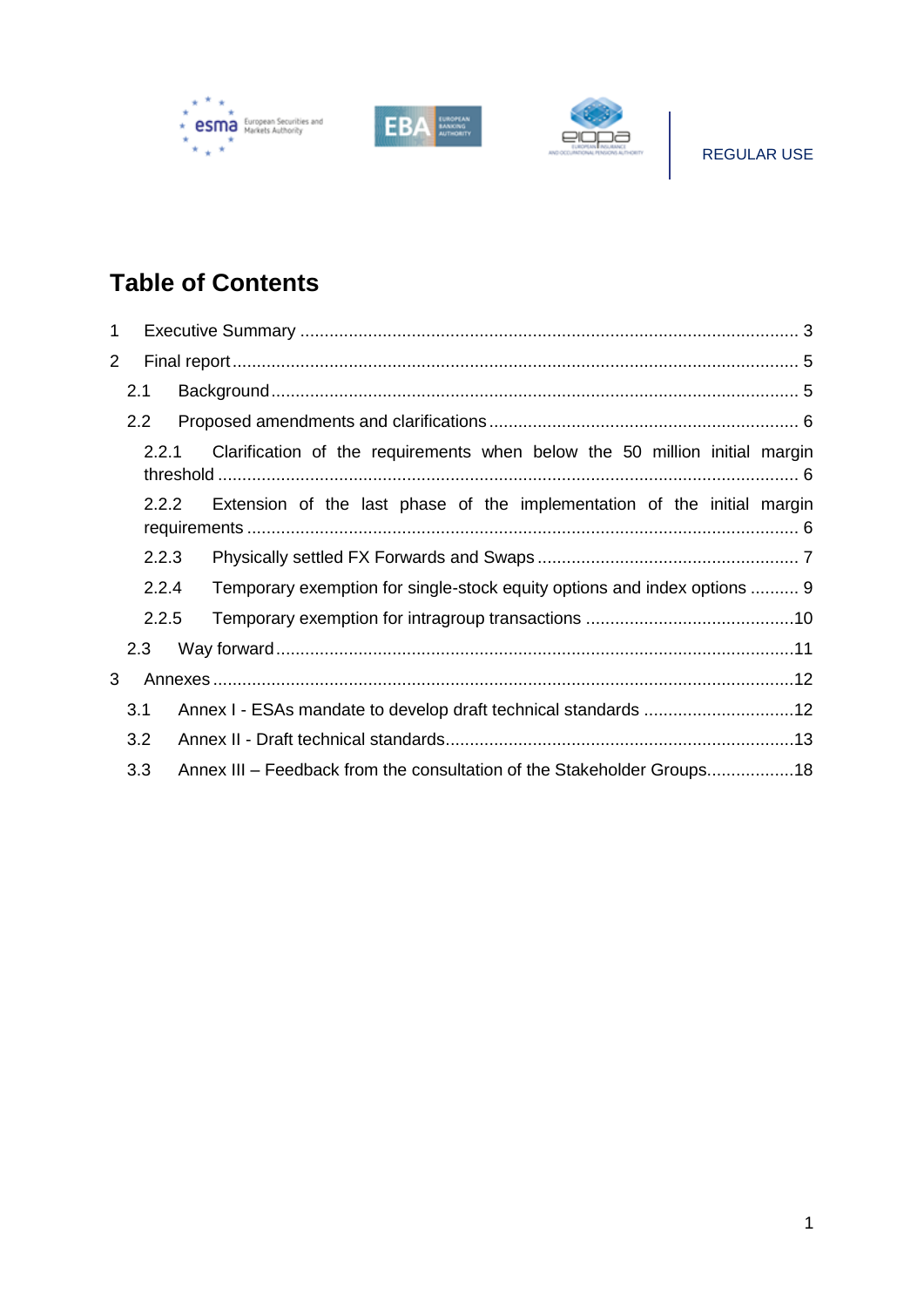





# REGULAR USE

# **Acronyms used**

| <b>Bilateral margining RTS</b> | Commission Delegated Regulation (EU) No 2016/2251 of 4 October 2016<br>supplementing Regulation (EU) No 648/2012 of the European Parliament and of the<br>Council on OTC derivatives, central counterparties and trade repositories with regard to<br>regulatory technical standards for risk-mitigation techniques for OTC derivative contracts<br>not cleared by a central counterparty (OJ L 340, 15.12.2016, p. 9) |
|--------------------------------|------------------------------------------------------------------------------------------------------------------------------------------------------------------------------------------------------------------------------------------------------------------------------------------------------------------------------------------------------------------------------------------------------------------------|
| CCP                            | <b>Central Counterparty</b>                                                                                                                                                                                                                                                                                                                                                                                            |
| EMIR                           | European Market Infrastructures Regulation – Regulation (EU) 648/2012 of the<br>European Parliament and Council on OTC derivatives, central counterparties<br>and trade repositories - also referred to as "the Regulation"                                                                                                                                                                                            |
| EBA                            | European Banking Authority                                                                                                                                                                                                                                                                                                                                                                                             |
| <b>EBA Regulation</b>          | Regulation (EU) No 1093/2010 of the European Parliament and of the Council of 24<br>November 2010 establishing a European Supervisory Authority (European Banking<br>Authority), amending Decision No 716/2009/EC and repealing Commission Decision<br>2009/78/EC (OJ L 331, 15.12.2010, p. 12)                                                                                                                        |
| EIOPA                          | European Insurance and Occupational Pensions Authority                                                                                                                                                                                                                                                                                                                                                                 |
| EIOPA Regulation               | Regulation (EU) No 1094/2010 of the European Parliament and of the Council of 24<br>November 2010 establishing a European Supervisory Authority (European Insurance<br>and Occupational Pensions Authority), amending Decision No 716/2009/EC and<br>repealing Commission Decision 2009/79/EC (OJ L 331, 15.12.2010, p. 48)                                                                                            |
| ESAs                           | European Supervisory Authorities, namely the EBA, EIOPA and ESMA                                                                                                                                                                                                                                                                                                                                                       |
| ESMA                           | European Securities and Markets Authority                                                                                                                                                                                                                                                                                                                                                                              |
| <b>ESMA Regulation</b>         | Regulation (EU) No 1095/2010 of the European Parliament and of the Council of 24<br>November 2010 establishing a European Supervisory Authority (European Securities<br>and Markets Authority), amending Decision No 716/2009/EC and repealing Commission<br>Decision 2009/77/EC (OJ L 331, 15.12.2010, p. 84)                                                                                                         |
| ESRB                           | European Systemic Risk Board                                                                                                                                                                                                                                                                                                                                                                                           |
| NCA                            | <b>National Competent Authority</b>                                                                                                                                                                                                                                                                                                                                                                                    |
| ОТС                            | Over-the-counter                                                                                                                                                                                                                                                                                                                                                                                                       |
| RTS                            | <b>Regulatory Technical Standards</b>                                                                                                                                                                                                                                                                                                                                                                                  |
| TEU                            | Treaty on the European Union                                                                                                                                                                                                                                                                                                                                                                                           |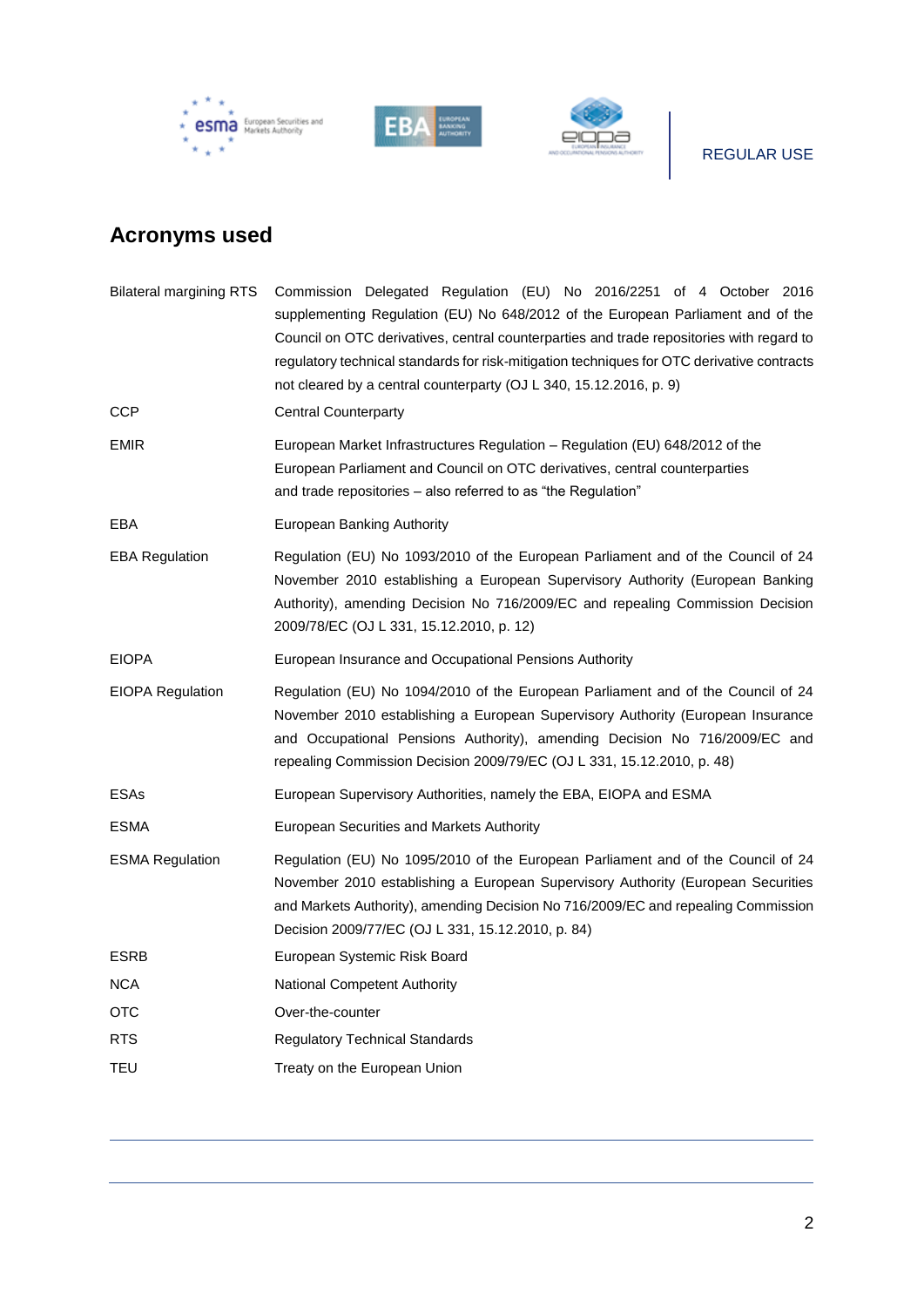





# <span id="page-3-0"></span>**1 Executive Summary**

### **Reasons for publication**

This final report presents new draft regulatory technical standards (RTS) on the risk mitigation techniques for OTC derivative contracts not cleared by a CCP (bilateral margining) that the European Supervisory Authorities (ESAs) have developed under Article 11(15) of Regulation (EU) No 648/2012 of the European Parliament and Council on OTC derivatives, central counterparties and trade repositories (EMIR). The draft RTS propose to introduce a number of amendments to the Commission Delegated Regulation on bilateral margining that take into account the international framework agreed by the Basel Committee on Banking Supervision (BCBS) and the International Organisation of Securities Commissions (IOSCO).

In view of the progress made globally towards the implementation of the international framework, stakeholders have asked for a number of adjustments in the EU legislative rulebook in order to better facilitate international consistency. These relate to the treatment of physically settled FX forward and swap contracts, intragroup contracts, equity option contracts and the implementation of the initial margin requirements.

The ESAs' proposal includes amendments of the Commission Delegated Regulation on bilateral margining in order to facilitate further international consistency towards the implementation of the international framework.

The proposed amendments are an adaptation of the timelines and rules to facilitate the current implementation of the Commission Delegated Regulation, and more broadly of the international framework. Moreover, each of the proposed amendments are limited in scope. Therefore, with a view to facilitate as soon as possible a consistent implementation of the bilateral margin requirements, in accordance with Article 10(1) of the EBA, EIOPA and ESMA Regulations respectively, the ESAs have not conducted any open public consultation. However, the stakeholder groups of each of the ESAs have been consulted.

### **Contents**

This Report provides explanations on the draft RTS amending the current Commission Delegated Regulation on bilateral margining with respect to the treatment of physically settled FX forward and swap contracts, intragroup contracts, equity option contracts and the implementation of the initial margin requirements. Section I explains the background to our proposals, Section II details the rationales for the RTS amendments and Section III outlines the ESAs' proposal.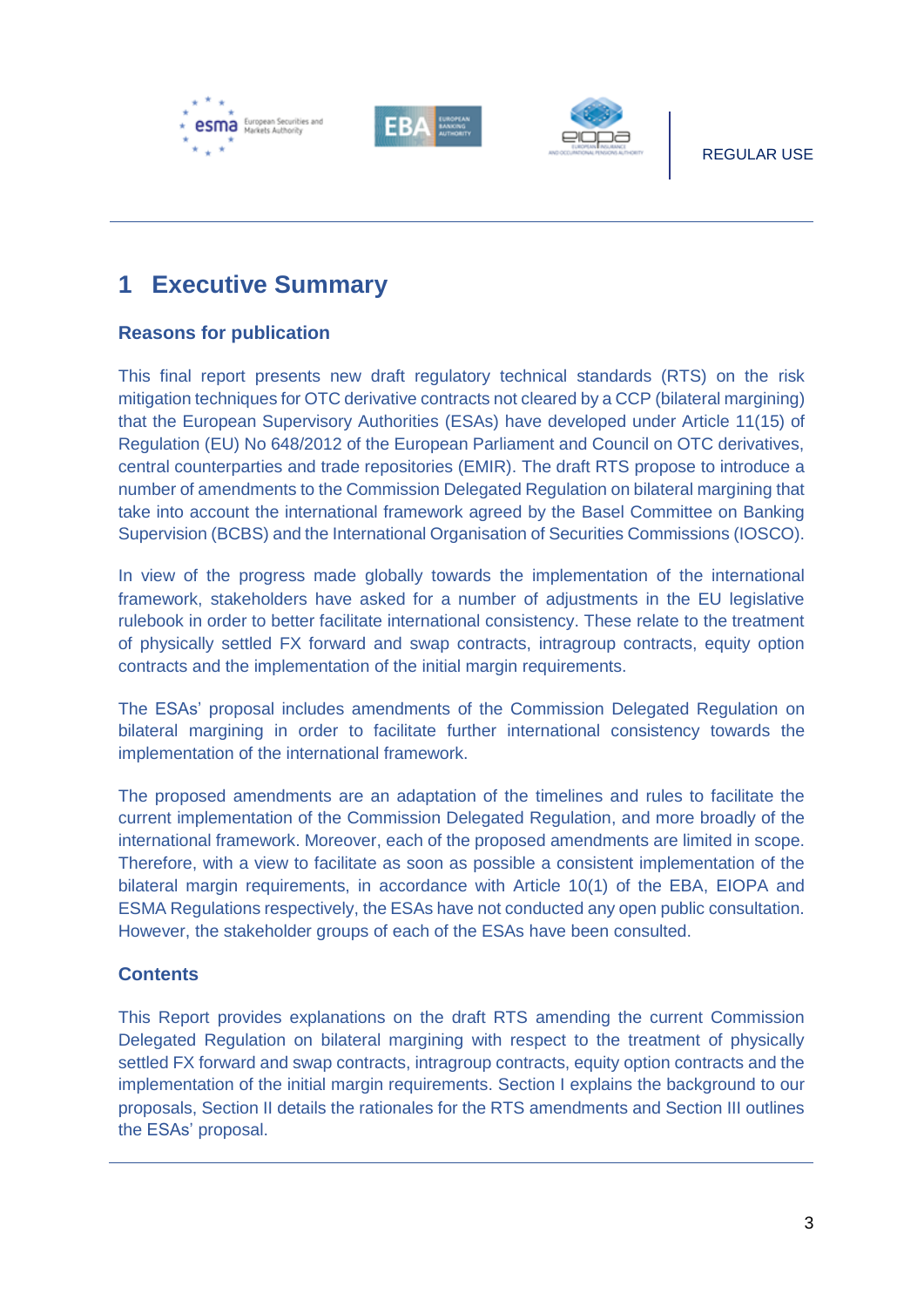

### **Next Steps**

This Final Report is sent to the European Commission, and the ESAs are submitting the draft technical standards presented in the Annex for endorsement in the form of a Commission Delegated Regulation, i.e. a legally binding instrument applicable in all Member States of the European Union. Following the endorsement, they are then subject to nonobjection by the European Parliament and the Council.

The ESAs cannot disapply EU law. However, in view of the remaining steps mentioned above that the draft RTS need to go through before being finalised and entering into force, and in light of some of the soon approaching deadlines, with regards to the bilateral margin requirements and the treatment of physically settled FX forward and swap contracts, intragroup contracts, equity option contracts and the implementation of the last phase of the initial margin requirements as proposed in the draft RTS, the ESAs expect competent authorities to apply the EU framework in a risk-based and proportionate manner until the amended RTS enter into force.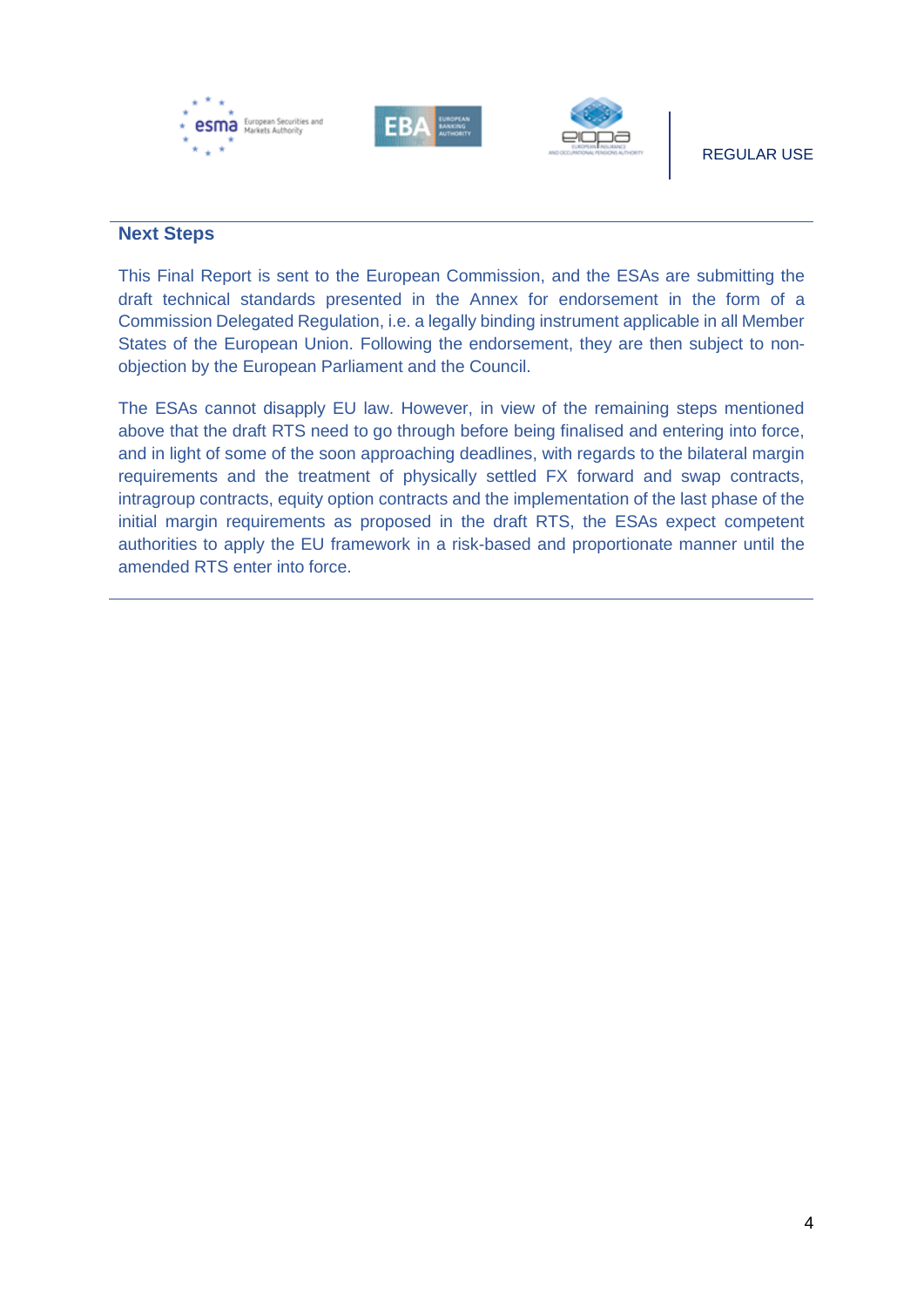





## <span id="page-5-0"></span>**2 Final report**

### <span id="page-5-1"></span>**2.1 Background**

- 1. The BCBS and IOSCO designed and agreed international standards for the exchange of bilateral margin along with a calendar to facilitate a consistent implementation across jurisdictions. In particular, this international framework contains a phase-in for the implementation of the initial margin requirements which has been spread over several years and this implementation is still ongoing.
- 2. These international standards have been implemented in the EU regulatory framework through Commission Delegated Regulation (EU) No 2016/2251 on bilateral margining. Indeed, the ESAs, who have a joint mandate under Article 11(15) of EMIR, have developed RTS taking into account the international framework, and the Commission Delegated Regulation on bilateral margining is based on these RTS.
- 3. Following the agreed calendar of the international framework, the Commission Delegated Regulation on bilateral margining contains a phase-in for a range of requirements, including various deferred dates of application for certain contracts or counterparties, in order to facilitate international consistency in the implementation of these standards. This reflects the strong belief of the ESAs that, in the area of the margining of non-centrally cleared OTC derivatives, a global level playing field is necessary, such that regulatory competition and a 'race to the bottom' are avoided.
- 4. The Commission Delegated Regulation on bilateral margin requirements was adopted by the European Commission on 4 October 2016, and then following a period of nonobjection by the European Parliament and Council it was published in the Official Journal on 15 December 2016, which triggered the start of the implementation of the requirements in the EU.
- 5. Since then, in parallel to similar efforts in other jurisdictions, the ESAs have monitored the implementation of these requirements in the EU, and by the regulatory community at the global level, including the BCBS and IOSCO as well as the FSB. This monitoring has confirmed overall progress towards the implementation of the standards but has also highlighted certain areas where further consistency could be facilitated, or areas where the requirements could be clarified or slightly amended in order to facilitate their implementation.
- 6. Some of these areas have led the BCBS and IOSCO to clarify or slightly amend the international framework, others concern adjustments needed to ensure a level playing field. The next section describes these different areas in detail.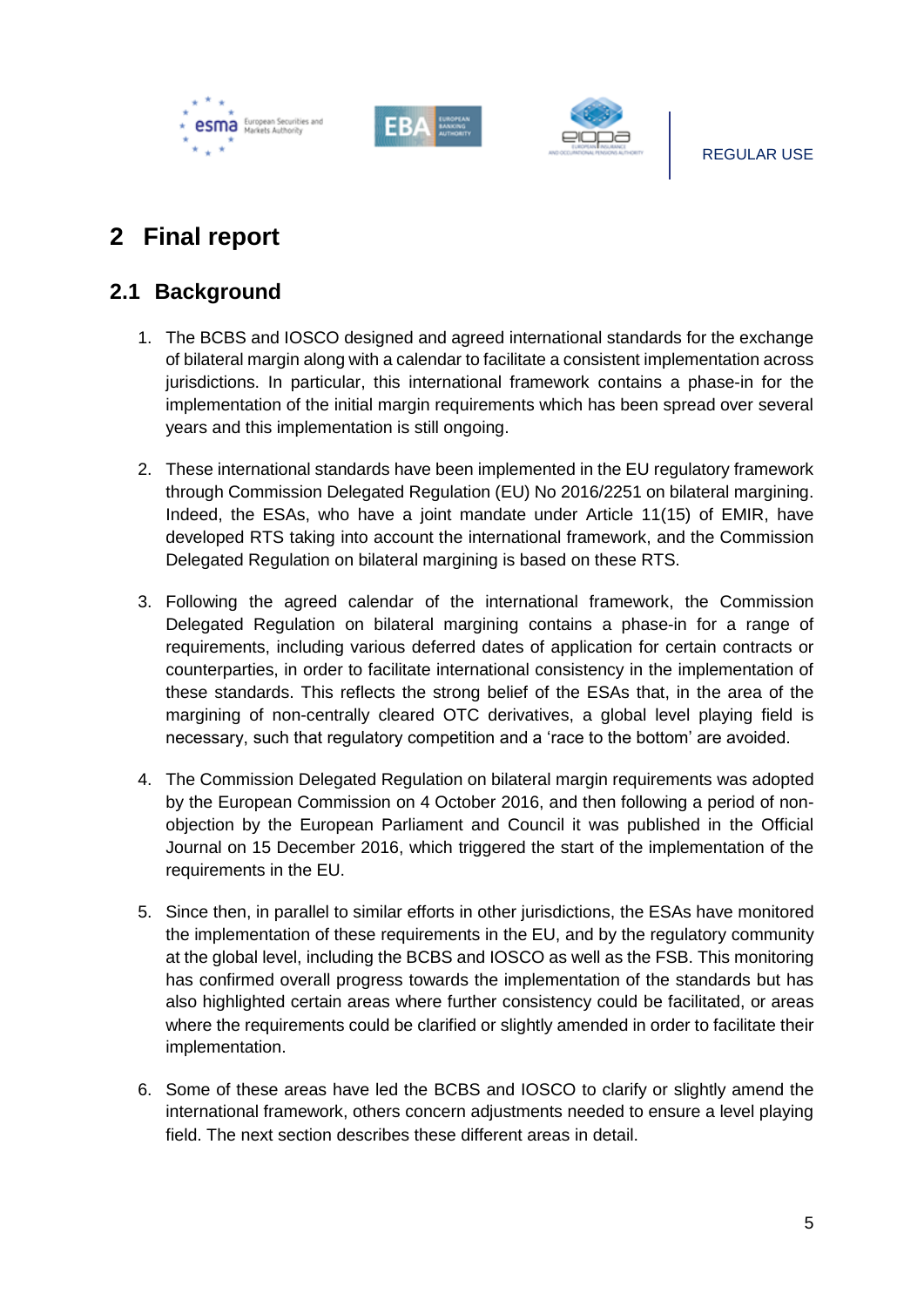





### <span id="page-6-0"></span>**2.2 Proposed amendments and clarifications**

- <span id="page-6-1"></span>2.2.1 Clarification of the requirements when below the 50 million initial margin threshold
	- 7. In September 2018, several trade associations sent a letter to the BCBS and IOSCO, about the implementation issues relating to the last phases of implementation of the initial margin requirements, arguing in particular that there is a bottleneck issue due to the large number of counterparties caught in the last phase whereas many of them would not pose a material systemic risk, and thus raising the need to review the requirements and the ongoing implementation.
	- 8. Following an analysis of the issue, the BCBS and IOSCO issued a first clarification in March 2019 that did provide a significant level of relief to a very large number of counterparties expected to be in scope in the last phase, while not affecting the requirements contained in the international standards. Hence, it was a clarification on the existing rule and it did not require a change in the international framework:

"In the remaining phases of the framework's implementation in 2019 and 2020, initial margin requirements will apply to a large number of entities for the first time, potentially involving documentation, custodial and operational arrangements. The Basel Committee and IOSCO note that the framework does not specify documentation, custodial or operational requirements if the bilateral initial margin amount does not exceed the framework's €50 million initial margin threshold. It is expected, however, that covered entities will act diligently when their exposures approach the threshold to ensure that the relevant arrangements needed are in place if the threshold is exceeded."

- 9. The ESAs have reviewed the application of the relevant requirements of Commission Delegated Regulation on bilateral margining and are of the view that that clarification can already be taken into account when applying them. Thus, the ESAs consider that there is no need to amend the Delegated Regulation on bilateral margin requirements in order for counterparties below the 50 million initial margin exchange threshold not to be required to have all the relevant operational and legal arrangements in place. No amendment related to this point is thus included in the draft RTS in Annex.
- <span id="page-6-2"></span>2.2.2 Extension of the last phase of the implementation of the initial margin requirements
	- 10. Still, in relation to the implementation challenges raised by several trade associations mentioned in the previous point, the BCBS and IOSCO have analysed in more detail the issues around the last phase-in of the requirements and have indicated in July 2019 to having agreed to an extension of this phase-in: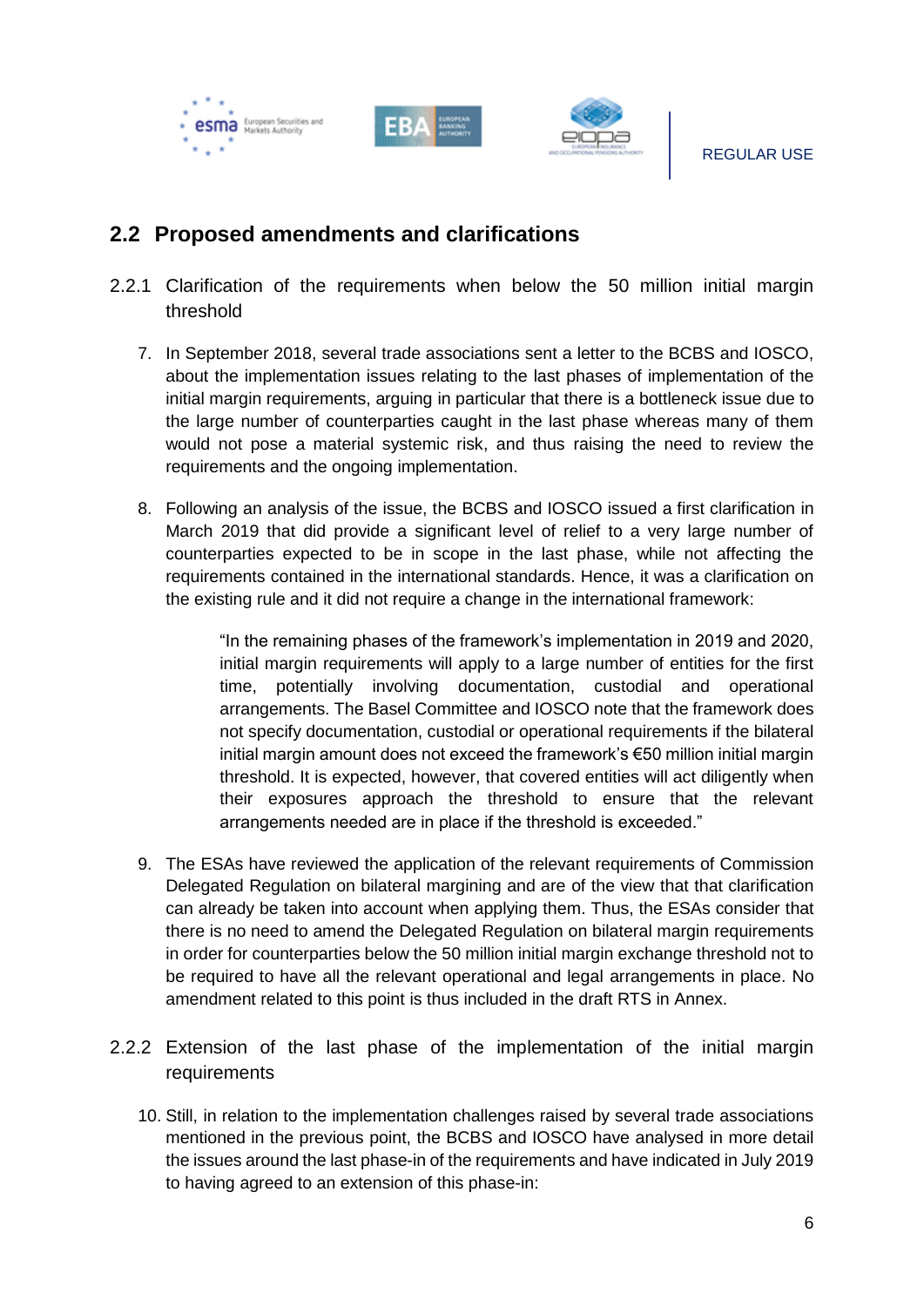esma European Securities and



#### REGULAR USE

"The Basel Committee and IOSCO have agreed to extend by one year the final implementation of the margin requirements. With this extension, the final implementation phase will take place on 1 September 2021, at which point covered entities with an aggregate average notional amount (AANA) of noncentrally cleared derivatives greater than €8 billion will be subject to the requirements. To facilitate this extension, the Basel Committee and IOSCO also will introduce an additional implementation phase whereby as of 1 September 2020 covered entities with an AANA of non-centrally cleared derivatives greater than €50 billion will be subject to the requirements.

The Basel Committee and IOSCO have agreed to this extended timeline in the interest of supporting the smooth and orderly implementation of the margin requirements which is consistent and harmonised across their member jurisdictions and helps avoid market fragmentation that could otherwise ensue. The Basel Committee and IOSCO expect that covered entities will act diligently to comply with the requirements by this revised timeline and strongly encourage market participants to make all relevant arrangements on a timely basis."

- 11. Following from this, the ESAs have reviewed the Commission Delegated Regulation on bilateral margining and have identified the amendments necessary to the EU framework in order to extend the implementation deadline by one year for those counterparties above the 8 billion threshold but below the new 50 billion threshold.
- 12. It can also be noted that no further extension of the phase-in and no change of the thresholds, in particular the 8 billion threshold, are envisaged. As a result, it is important that the counterparties who have been facing some challenges in their preparation for complying with the initial margin requirements and that under the proposed draft RTS would have one more year to complete them, continue their preparation efforts in order to be able to comply by the deadline.
- 13. In addition, these draft RTS are still subject to endorsement by the European Commission and a non-objection period by the European Parliament and Council, and thus legal certainty on the one-year extension proposal from the ESAs would only be confirmed after these steps and the publication in the Official Journal.
- <span id="page-7-0"></span>2.2.3 Physically settled FX Forwards and Swaps
	- 14. The international framework gives explicit guidance on physically settled FX forwards and swaps:

"BCBS and IOSCO agree that standards apply for variation margin to be exchanged on physically settled FX forwards and swaps in a manner consistent with the final policy framework set out in this document and that those variation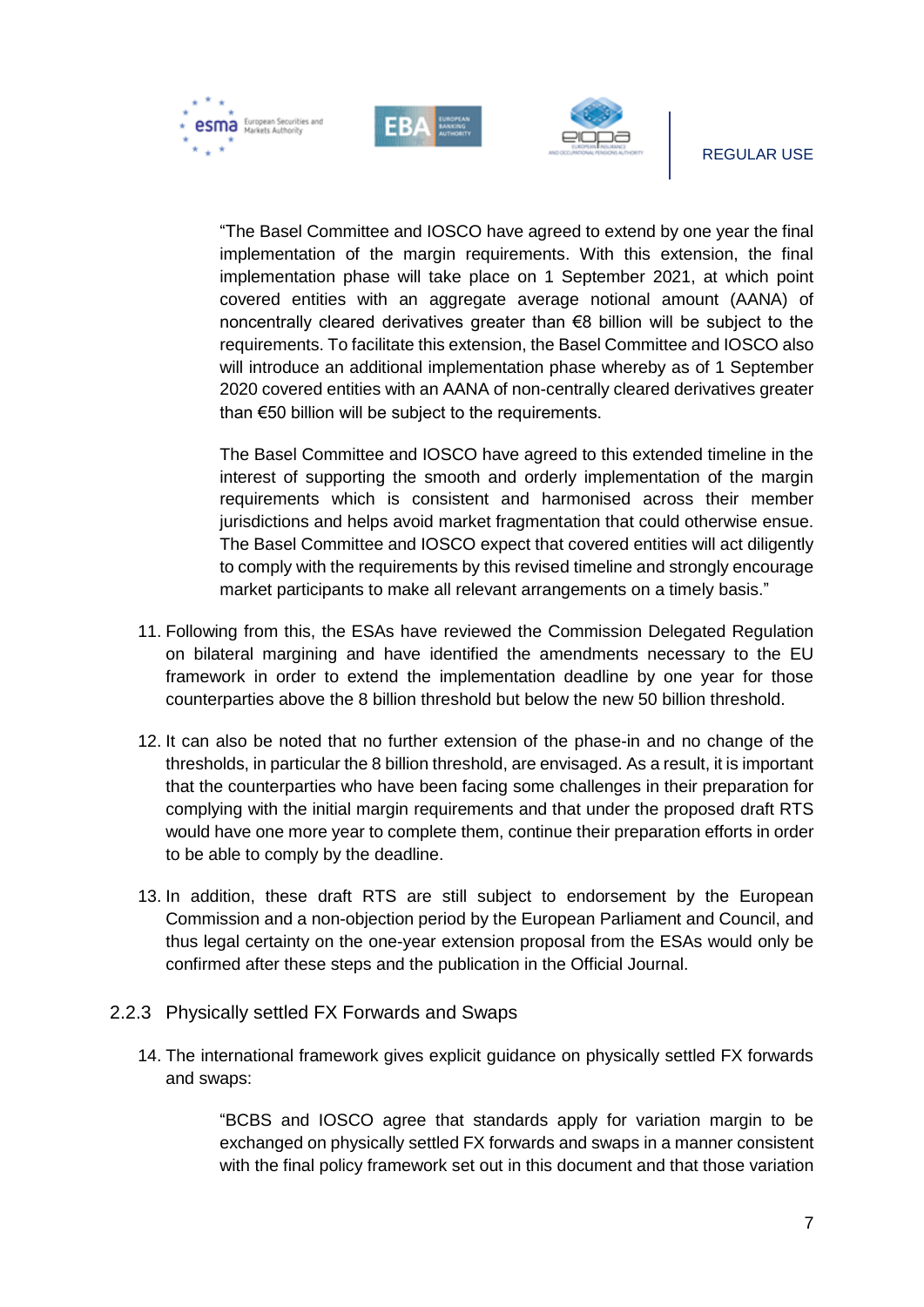





margin standards are implemented either by way of supervisory guidance or national regulation."

- 15. The international standards state that variation margining of physically settled FX forwards and swaps is both an established practice among significant market participants and a prudent risk management tool that limits the build-up of systemic risk, and thus that variation margining should apply to these contracts.
- 16. The international standards recommend implementing this requirement by way of national regulation or supervisory guidance. The EU initially implemented these international standards by way of regulation. Specifically, this was done through Article 27(a) of Commission Delegated Regulation on bilateral margining, which exempts these contracts from the exchange of initial margin, in line with the international framework, and through Article 37(2) thereof for the variation margin requirements, including a deferred date of application for physically settled FX forwards until 3 January 2018, which is the date of application of the revised Markets in Financial Instruments Directive (MiFID II) and thus when the definition of physically settled FX forwards was further harmonised.
- 17. Although the bilateral margin requirements for physically settled FX forwards were meant to apply from the entry into force of MiFID II at the start of January 2018, market participants raised some concerns which the ESAs analysed.
- 18. Based on the material presented to the ESAs, it became apparent that the adoption of the international standards in other jurisdictions via supervisory guidance had led to an international scope of application that is more limited than the scope the ESAs had proposed in the RTS (and which was finally embedded in the EU rules). Whereas the requirement remains relevant for transactions between institutions, the implementation appeared to pose a challenge regarding transactions between institutions and endusers.
- 19. Following from this, the ESAs developed and submitted in December 2017 a joint RTS on bilateral margining with respect to physically settled FX forward contracts, that proposed a permanent exemption for certain contracts when entered into between institutions and end-users. It can be noted though that the process for the proposed amending RTS from December 2017 has not been completed and thus that it has not become law. However, the ESAs are of the view that the rationale for the proposed amendment is still valid.
- 20. More recently, following the EMIR Review, the co-legislators have agreed on a range of amendments to EMIR in Regulation (EU) 2019/834, also referred to as the EMIR Refit text. The EMIR Refit text was published on 28 May 2019 and entered into force on 17 June 2019. It is important to note in this context that the co-legislators have reiterated through the EMIR Refit text the importance of international consistency in the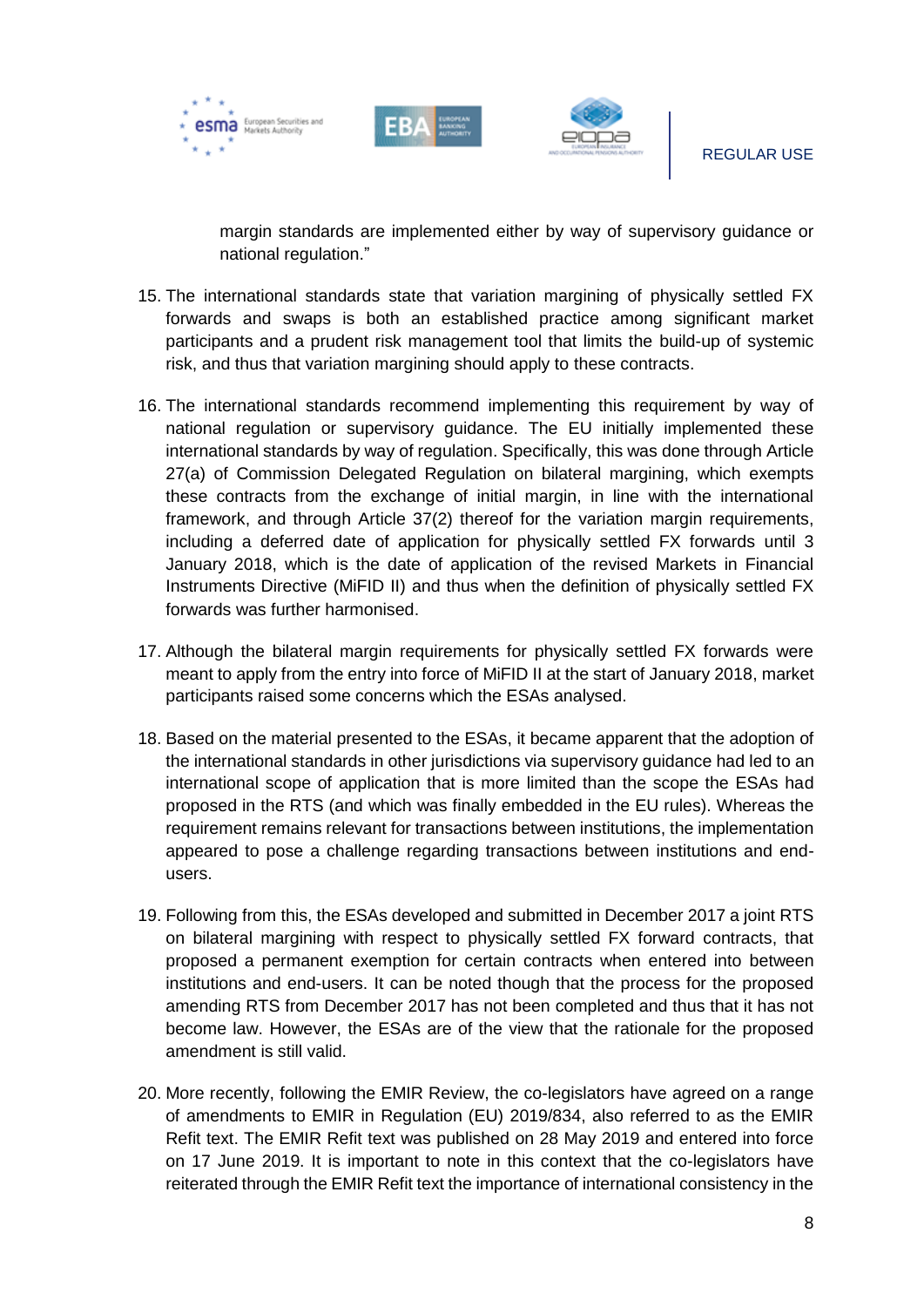





implementation of the international standards on bilateral margining, and in particular with regards to the treatment of physically settled FX forwards and swaps. Recital 21 of the EMIR Refit text makes clear that:

"The need for international regulatory convergence and the need for nonfinancial counterparties and small financial counterparties to reduce the risks associated with their currency risk exposures make it necessary to set out special risk-management procedures for physically settled foreign exchange forwards and physically settled foreign exchange swaps. In view of their specific risk profile, it is appropriate to restrict the mandatory exchange of variation margins on physically settled foreign exchange forwards and physically settled foreign exchange swaps to transactions between the most systemic counterparties in order to limit the build-up of systemic risk and to avoid international regulatory divergence."

- 21. Following from this, the ESAs have discussed with the European Commission the need to replace the amendment submitted by the ESAs in December 2017 by a new amendment covering a broader scope, i.e. not only covering physically settled FX forwards, but covering both physically settled FX forwards and swaps, with the same exemption for both. The draft RTS included in Annex contains this broader scope.
- <span id="page-9-0"></span>2.2.4 Temporary exemption for single-stock equity options and index options
	- 22. As described above, the Commission Delegated Regulation on bilateral margining contains a range of implementation timelines, including a phase-in for the initial margin requirements as well as deferred dates of application for certain contracts and counterparties. In particular, the requirements for single-stock equity options or index options transactions are deferred until 4 January 2020.
	- 23. Recital 43 of the Commission Delegated Regulation on bilateral margining provides the rationale behind the initial three-year temporary exemption, it states that:

"In order to avoid market fragmentation and ensure a level playing field for Union counterparties established in the Union on a global level, and acknowledging the fact that in some jurisdictions the exchange of variation and initial margin for single-stock options and equity index options is not subject to equivalent margin requirements, the treatment of those products should be phased-in. This phase-in period will provide time for monitoring regulatory developments in other jurisdictions and ensuring that appropriate requirements are in place in the Union to mitigate counterparty credit risk in respect of such contracts whilst avoiding scope for regulatory arbitrage."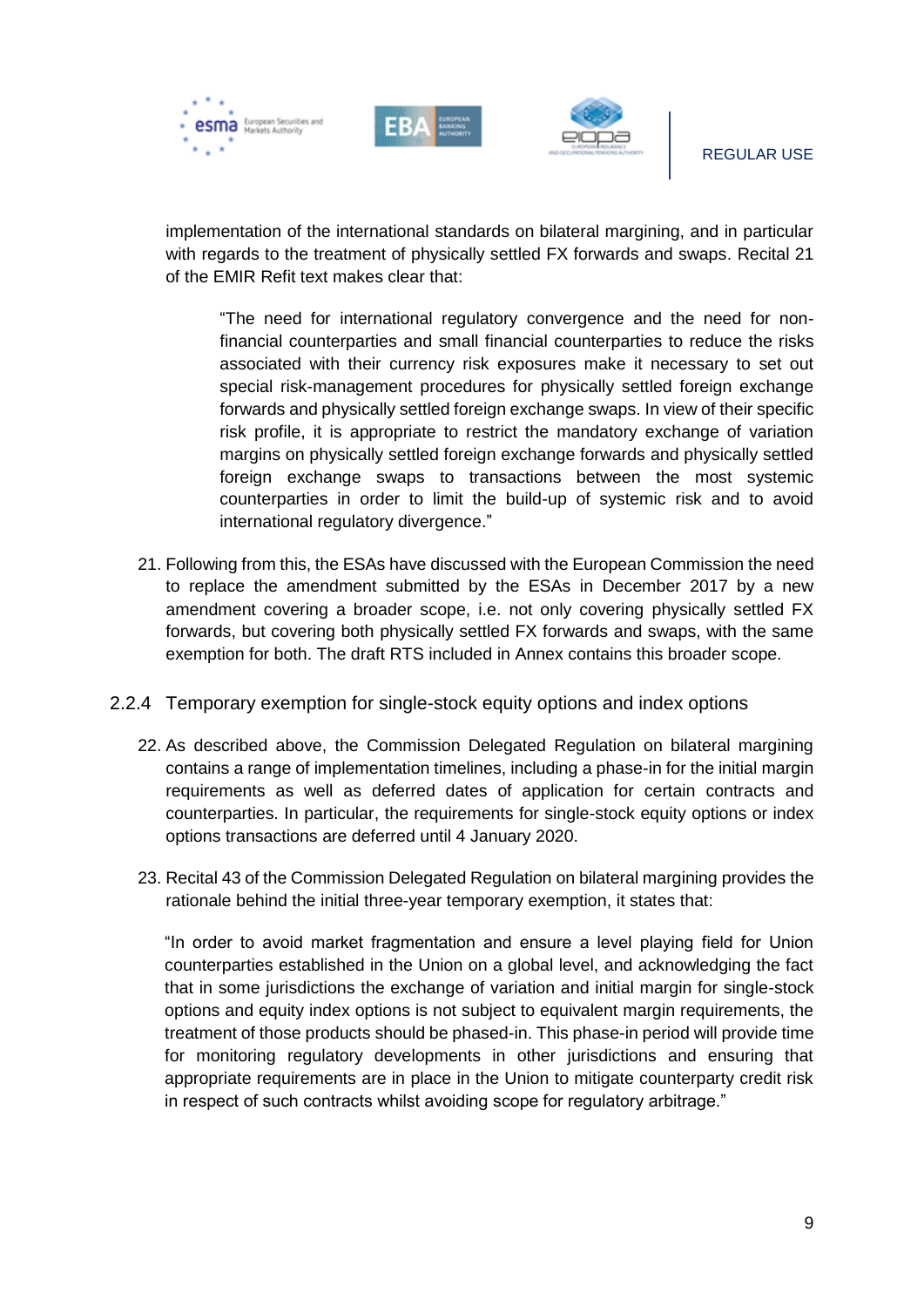





- 24. Three years later, the situation has not materially changed. Certain jurisdictions have not implemented these requirements for these contracts or have also introduced temporary exemptions in the meantime.
- 25. The ESAs reiterate the view that, from a prudential point of view, the international framework agreed on by all the participant authorities in the BCBS and IOSCO discussions is a crucial pillar in ensuring safer derivatives markets, limiting the counterparty risk between counterparties trading derivatives, and thus that its coordinated implementation is key in reaching this objective.
- 26. Furthermore, the same Recital 21 of the EMIR Refit text that mentioned in the section on physically settled FX forwards and swaps also comes in support of this objective of an implementation of the international framework across the range of derivatives. Recital 21 states that:

"International regulatory convergence should also be ensured with regard to risk-management procedures for other classes of derivatives."

- 27. With the view to continue monitoring regulatory developments in other jurisdictions and ensuring that appropriate requirements are in place in the Union to mitigate counterparty credit risk in respect of such contracts whilst avoiding scope for regulatory arbitrage, it would thus appear proportionate to extend by one year the current deferred application of the margin requirements for single-stock equity options or index options transactions in the EU framework. The draft RTS included in Annex contains this proposed amendment.
- <span id="page-10-0"></span>2.2.5 Temporary exemption for intragroup transactions
	- 28. Another deferred date of application of the bilateral margin requirements relates to intragroup transactions with a third country entity in the absence of an equivalence decision adopted by the European Commission pursuant to Article 13(2) of EMIR. The requirements for these intragroup transactions are currently deferred until 4 January 2020.
	- 29. ESMA already looked at this question from the perspective of the clearing obligation. After running a consultation, ESMA finalised and submitted a draft RTS to the European Commission on 27 September 2018 proposing to extend the temporary regime by two years until 21 December 2020. The draft RTS have since been endorsed, then published in the Official Journal and have entered into force.
	- 30. The rationale for the exemption from the clearing obligation is the same as for the exemption from the bilateral margin requirements, i.e. broadly speaking that those deferred dates were necessary to ensure that such intragroup OTC derivate contracts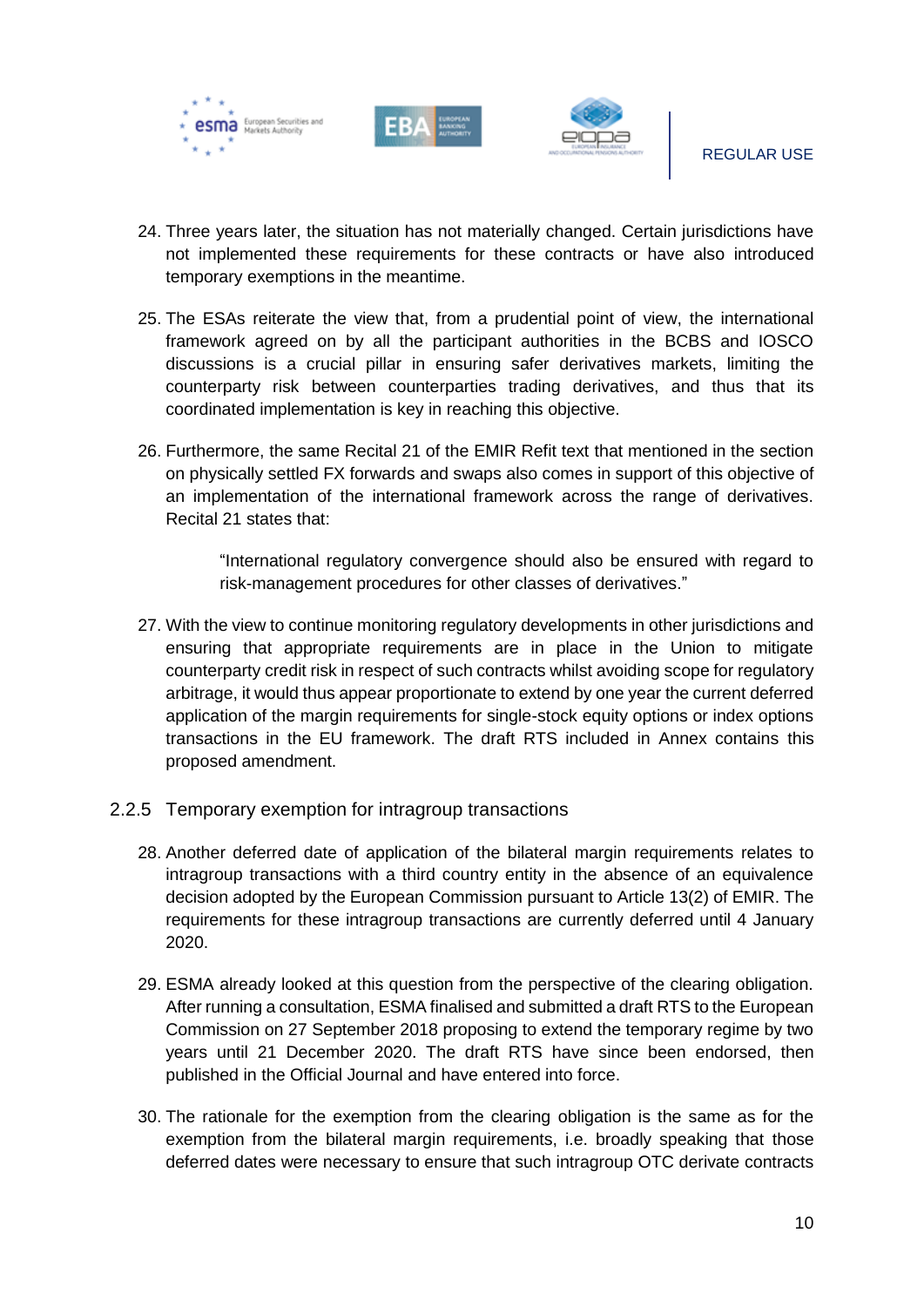





were not subject to the EMIR clearing or bilateral margin requirements before the adoption of the relevant equivalence decisions.

31. The ESAs are thus of the view that in light of this common rationale for a temporary exemption, it is proportionate to also extend the temporary exemption for bilateral margin and to align it with the exemption for the clearing obligation, i.e. until 21 December 2020. The draft RTS included in the Annex contains this proposed amendment.

### <span id="page-11-0"></span>**2.3 Way forward**

- 32. From a process point of view, it is important to note that the adjustments introduced in the proposed draft RTS are of a proportionate nature. They are also in line with the international framework and take into account the status of the implementation of this framework at the international level which has also been documented and analysed. In addition, some of the current deadlines are soon approaching, in particular the deferred date of application for intragroup transactions as well as for equity options, which is 4 January 2020, and market participants would benefit in knowing as early as possible on how to prepare for these requirements. Finally, many of these requirements have also been called for by a large range of market participants.
- 33. As a result, the ESAs are of the view that it would be disproportionate to conduct open public consultations and analyses of the potential related costs and benefits, taking into account the scope and impact of the changes concerned in the draft RTS and the urgency of the matter for some of the requirements.
- 34. These amendments are thus submitted directly to the European Commission for review and endorsement. The process that follows the adoption of draft RTS by the European Commission without significant amendments is a review period by the European Parliament and Council before they can then be published in the Official Journal and subsequently enter into force.
- 35. The ESAs cannot disapply EU law. However, in view of the remaining steps that the draft RTS need to go through before being finalised and entering into force, and in light of some of the soon approaching deadlines, with regards to the bilateral margin requirements and the treatment of physically settled FX forward and swap contracts, intragroup contracts, equity option contracts and the implementation of the last phase of the initial margin requirements as proposed in the draft RTS, the ESAs expect competent authorities to apply the EU framework in a risk-based and proportionate manner until the amended RTS enter into force.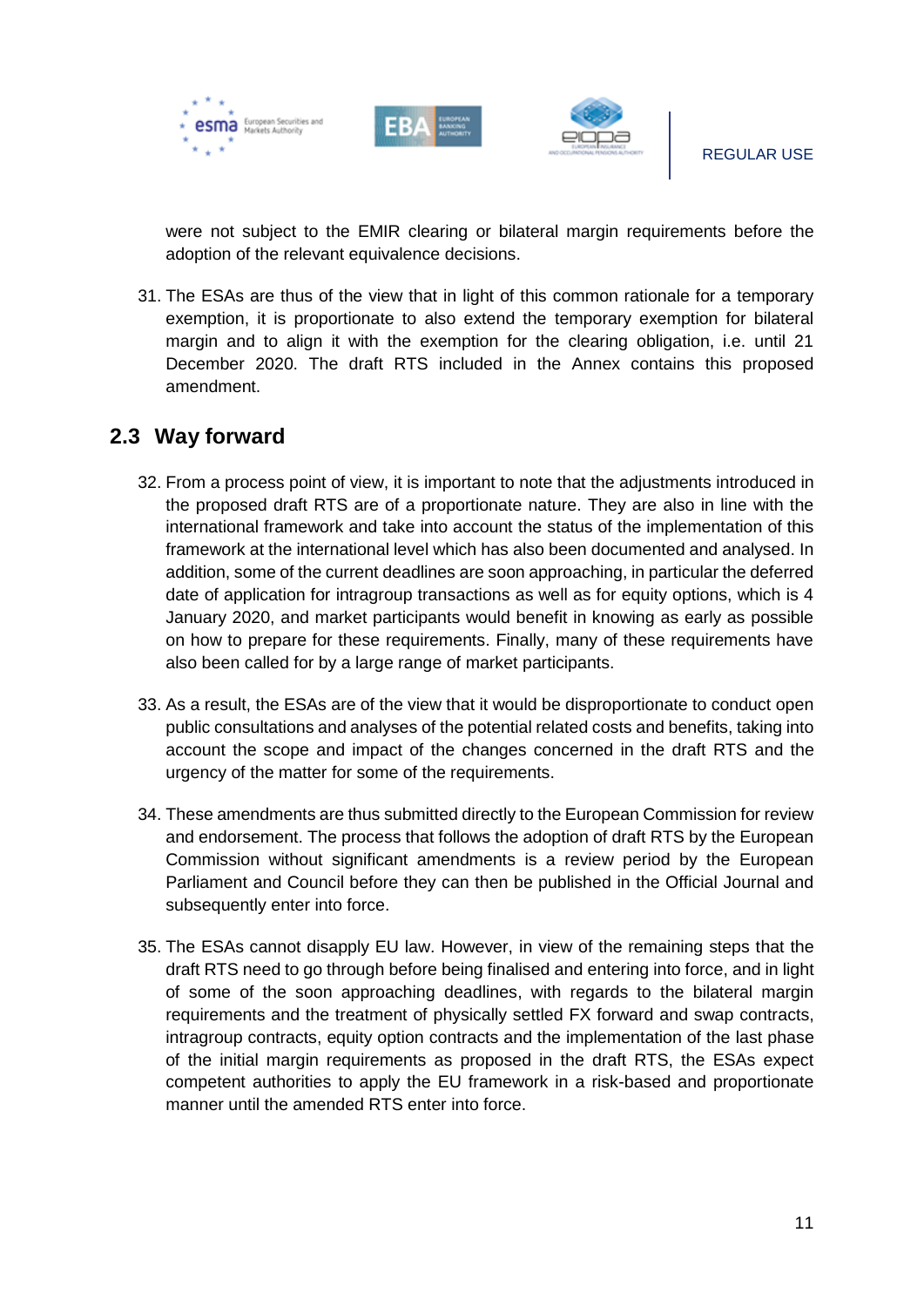





### <span id="page-12-0"></span>**3 Annexes**

### <span id="page-12-1"></span>**3.1 Annex I - ESAs mandate to develop draft technical standards**

### *Article 11(15) of Regulation (EU) No 648/2012*

### **Risk-mitigation techniques for OTC derivative contracts not cleared by a CCP**

15. In order to ensure consistent application of this Article, the ESAs shall develop common draft regulatory technical standards specifying:

(a) the risk-management procedures, including the levels and type of collateral and segregation arrangements referred to in paragraph 3;

(aa) the supervisory procedures to ensure initial and ongoing validation of those risk-management procedures;

(b) the procedures for the counterparties and the relevant competent authorities to be followed when applying exemptions under paragraphs 6 to 10;

(c) the applicable criteria referred to in paragraphs 5 to 10 including in particular what is to be considered as a practical or legal impediment to the prompt transfer of own funds and repayment of liabilities between the counterparties.

The level and type of collateral required with respect to OTC derivative contracts that are concluded by covered bond entities in connection with a covered bond, or by a securitisation special purpose entity in connection with a securitisation within the meaning of this Regulation and meeting the conditions of Article 4(5) of this Regulation and the requirements set out in Article 18, and in Articles 19 to 22 or 23 to 26 of Regulation (EU) 2017/2402 (the Securitisation Regulation) shall be determined taking into account any impediments faced in exchanging collateral with respect to existing collateral arrangements under the covered bond or securitisation.

The ESAs shall submit those draft regulatory technical standards, except for those referred to in point (aa) of the first subparagraph, to the Commission by 18 July 2018.

EBA, in cooperation with ESMA and EIOPA, shall submit the draft regulatory technical standards referred to in point (aa) of the first subparagraph to the Commission by 18 June 2020.

Depending on the legal nature of the counterparty, power is delegated to the Commission to adopt the regulatory technical standards referred to in this paragraph in accordance with Articles 10 to 14 of Regulations (EU) No 1093/2010, (EU) No 1094/2010 or (EU) No 1095/2010.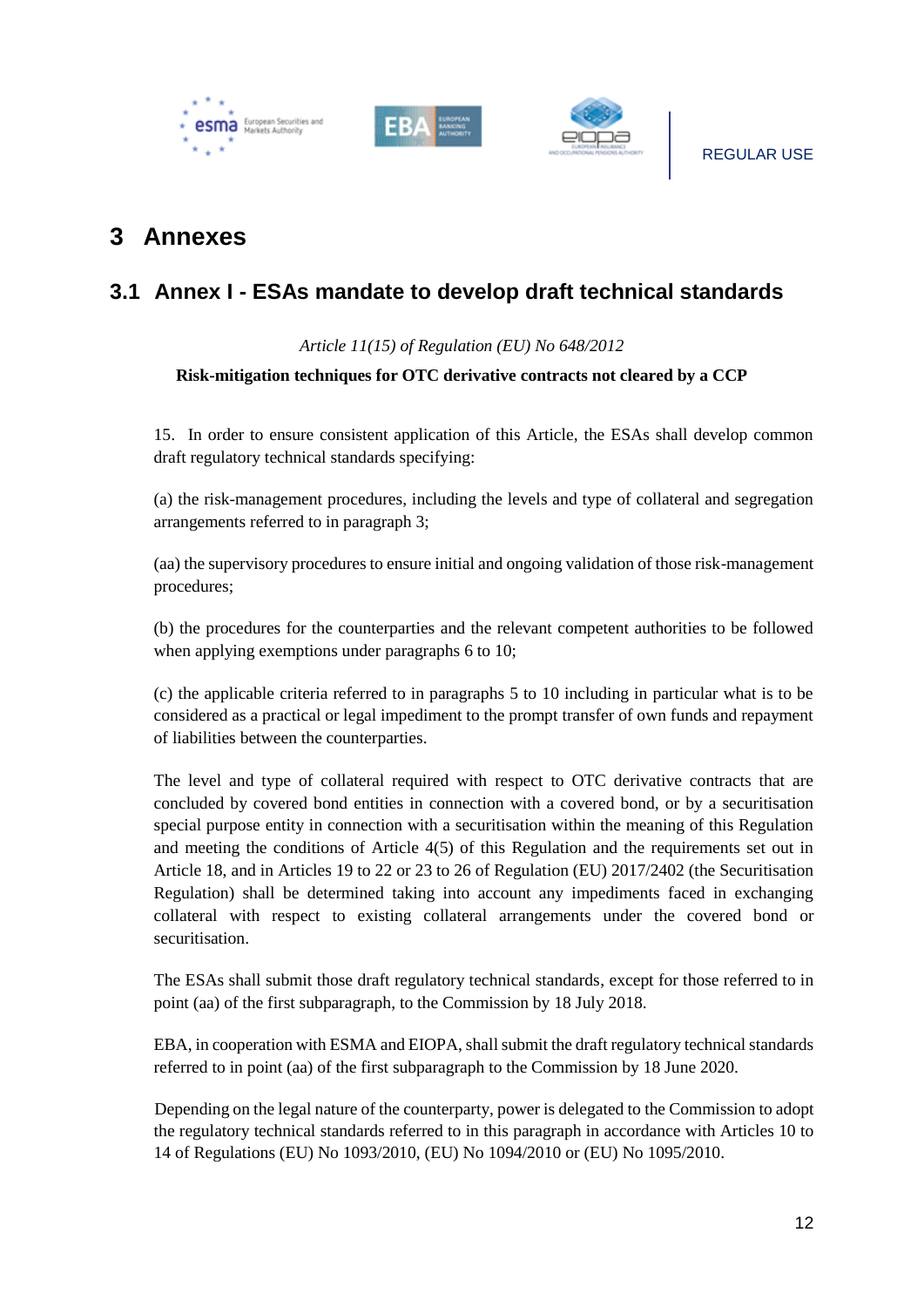

### <span id="page-13-0"></span>**3.2 Annex II - Draft technical standards**

#### **COMMISSION DELEGATED REGULATION (EU) No …/..**

**amending Delegated Regulation (EU) 2016/2251 supplementing Regulation (EU) No 648/2012 of the European Parliament and of the Council as regards to the timing of when certain risk management procedures will start to apply for the purpose of the exchange of collateral**

**of [ ]**

#### **(text with EEA relevance)**

THE EUROPEAN COMMISSION,

Having regard to the Treaty on the Functioning of the European Union,

Having regard to Regulation (EU) No 648/2012 of the European Parliament and of the Council of 4 July 2012 on OTC derivatives, central counterparties and trade repositories<sup>1</sup>, and in particular Article 11(15) thereof,

Whereas:

- 1. Delegated Regulation (EU) 2016/2251 <sup>2</sup> specifies, among others, the risk-management procedures, including the levels and type of collateral and segregation arrangements referred to in paragraph 3 of Article 11 of Regulation (EU) 648/2012, that financial counterparties are required to have for the purpose of the exchange of collateral, with respect to their OTC derivative contracts not cleared by a central counterparty. Commission Delegated Regulation (EU) 2016/2251 implements the international framework for the exchange of collateral that has been agreed at the global level by the Basel Committee on Banking Supervision (BCBS) and the International Organisation of Securities Commissions (IOSCO).
- 2. The implementation of the BCBS and IOSCO framework, has been phased in over a number of years. This phased implementation has had the objective to ensure international consistency, and thus minimise possibilities of regulatory arbitrage with the view to avoiding market disruption, as well as to facilitate a proportionate and effective implementation of the requirements, by providing counterparties more or less time to adapt their internal systems and

-

<sup>1</sup> OJ L 201, 27.7.2012, p. 1.

<sup>&</sup>lt;sup>2</sup> Commission Delegated Regulation (EU) 2016/2251 of 4 October 2016 supplementing Regulation (EU) No 648/2012 of the European Parliament and of the Council on OTC derivatives, central counterparties and trade repositories with regard to regulatory technical standards for risk-mitigation techniques for OTC derivative contracts not cleared by a central counterparty (OJ L 340, 15.12.2016, p. 9).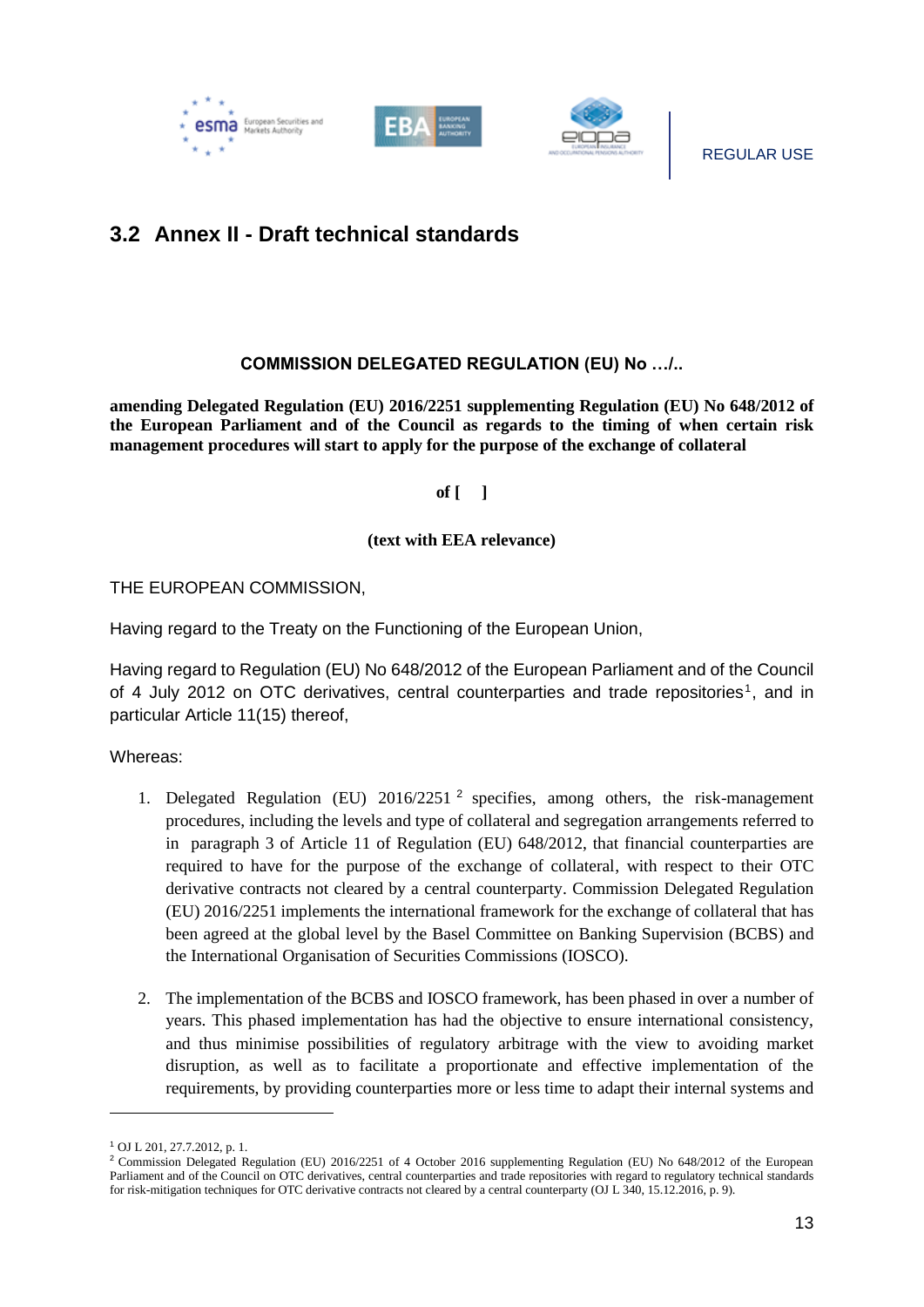





processes to comply with the requirements depending on the category of counterparty to those contracts, the type of contract and when the contract was entered into or novated. The phase-in defined in Delegated Regulation (EU) 2016/2251 takes into account the schedule agreed in the BCBS and IOSCO framework.

- 3. Furthermore, the phase-in defined in Delegated Regulation (EU) 2016/2251 also takes into account the scope and level of implementation of the global standards in other jurisdictions in order to avoid market fragmentation and ensure a level playing field for Union counterparties established in the Union on a global level. In particular, Delegated Regulation (EU) 2016/2251 has provided more time for certain products not subject to equivalent margin requirements in other jursidictions while regulatory developments in these jurisdictions has been monitored.
- 4. However, the international schedule has now been amended by the BCBS and IOSCO and takes into account the number and type of counterparties remaining to implement the requirements in order to ensure an orderly implementation of the requirements. In addition, there are still certain products not subject to equivalent margin requirements in other jursidictions. In order to better reflect the progress made to date across jurisdictions and the changes in the international schedule, an amendment of the phase-in defined in Delegated Regulation (EU) 2016/2251 is necessary to ensure a level playing field and market stability, by limiting the risk of regulatory arbitrage and facilitating a smooth implementation.
- 5. Many financial and non-financial counterparties enter into physically settled foreign exchange forward and physically settled foreign exchange swap contracts to hedge their risks associated with their currency risk exposures. In view of the specific risk profile of these contracts, the need for international regulatory convergence and in line with Recital 21 of Regulation (EU) 2019/834, it is appropriate to restrict the mandatory exchange of variation margin for these contracts between the most systemic counterparties, a permanent exemption should be introduced for these contracts when entered into with non-institutions.
- 6. The European Banking Authority, the European Insurance and Occupational Pensions Authority and the European Securities and Markets Authority (the ESAs) have monitored the progress that has been made by counterparties to implement the initial margin requirements for non-centrally cleared derivatives and are aware that in the final phase of implementation, the initial margin requirements are scheduled to apply to a large number of entities for the first time. In the interest of supporting the smooth and orderly implementation of the margin requirements which is also consistent and harmonised across the member jurisdictions of the BCBS-IOSCO framework and helps avoid market fragmentation that could otherwise ensue, the deadline for the implementation of the initial margin requirements should be extended, with the introduction of an additional implementation phase whereby from 1 September 2020 covered counterparties with an aggregate average notional amount of non-centrally cleared derivatives above  $\epsilon$ 50 billion would be subject to the requirements.
- 7. Delegated Regulation (EU) 2016/2251 laid down a deferred date of application of the bilateral margin requirements for non-centrally cleared OTC derivative contracts concluded between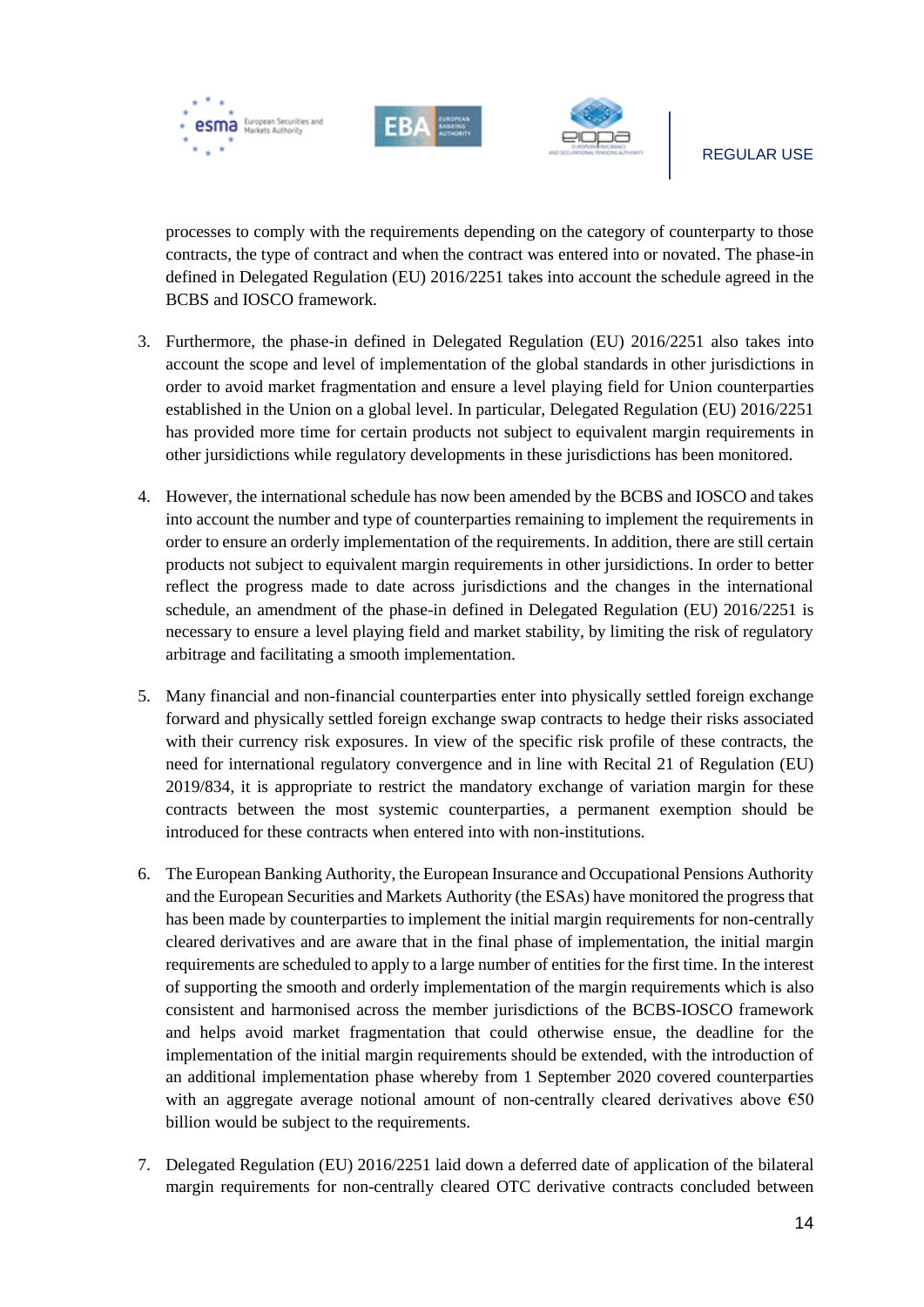

#### REGULAR USE

counterparties which are part of the same group and where one counterparty is established in a third country and the other counterparty is established in the Union. As stated in the relevant recital of that Regulation, the deferred date was necessary to ensure that such OTC derivative contracts were not subject to the bilateral margin requirements before the adoption of an implementing act pursuant to Article 13(2) of Regulation (EU) No 648/2012. To date, only two implementing acts pursuant to Article 13(2) of Regulation (EU) No 648/2012 have been adopted in relation to the bilateral margin requirements. This situation is similar to the one addressed with respect to the clearing obligation in Commission Delegated Regulation (EU) 2019/667. Therefore, the application of the bilateral margin requirements for non-centrally cleared OTC derivative intragroup contracts should be further deferred for a defined period of time, aligned with the defined period of time applicable in the context of the clearing obligation, or until the adoption of those implementing acts.

- 8. International regulatory convergence should also be ensured with regard to risk-management procedures for other classes of derivatives. In particular, in order to avoid market fragmentation and ensure a level playing field for Union counterparties established in the Union on a global level, and acknowledging the fact that in some jurisdictions single-stock option and equity index option contracts are not subject to equivalent margin requirements, the treatment of those products should be further phased-in for a period of one year. This further phase-in period will provide time for monitoring regulatory developments in other jurisdictions and ensuring that appropriate requirements are in place in the Union to mitigate counterparty credit risk in respect of such contracts whilst avoiding scope for regulatory arbitrage.
- 9. Delegated Regulation (EU) 2016/2251 should therefore be amended accordingly.
- 10. This Regulation is based on the draft regulatory technical standards submitted by the ESAs to the Commission.
- 11. Given that the necessary amendments to Delegated Regulation (EU) 2016/2251 are limited adjustments of the existing regulatory framework, in line with international developments, in accordance with the third subparagraph of Article 10(1) of Regulation (EU) No 1093/2010 of the European Parliament and of the Council<sup>3</sup>, the third subparagraph of Article  $10(1)$  of Regulation (EU) No 1094/2010 of the European Parliament and of the Council<sup>4</sup> and the third subparagraph of Article 10(1) of Regulation (EU) No 1095/2010 of the European Parliament and of the Council<sup>5</sup>, the ESAs have not conducted any open public consultation nor analysis of the potential related costs and benefits. The ESAs consider that the consultation and the costs

1

<sup>&</sup>lt;sup>3</sup> Regulation (EU) No 1093/2010 of the European Parliament and of the Council of 24 November 2010 establishing a European Supervisory Authority (European Banking Authority), amending Decision No 716/2009/EC and repealing Commission Decision 2009/78/EC (OJ L 331, 15.12.2010, p. 12).

<sup>4</sup> Regulation (EU) No 1094/2010 of the European Parliament and of the Council of 24 November 2010 establishing a European Supervisory Authority (European Insurance and Occupational Pensions Authority), amending Decision No 716/2009/EC and repealing Commission Decision 2009/79/EC (OJ L 331, 15.12.2010, p. 48).

<sup>&</sup>lt;sup>5</sup> Regulation (EU) No 1095/2010 of the European Parliament and of the Council of 24 November 2010 establishing a European Supervisory Authority (European Securities and Markets Authority), amending Decision No 716/2009/EC and repealing Commission Decision 2009/77/EC (OJ L 331, 15.12.2010, p. 84).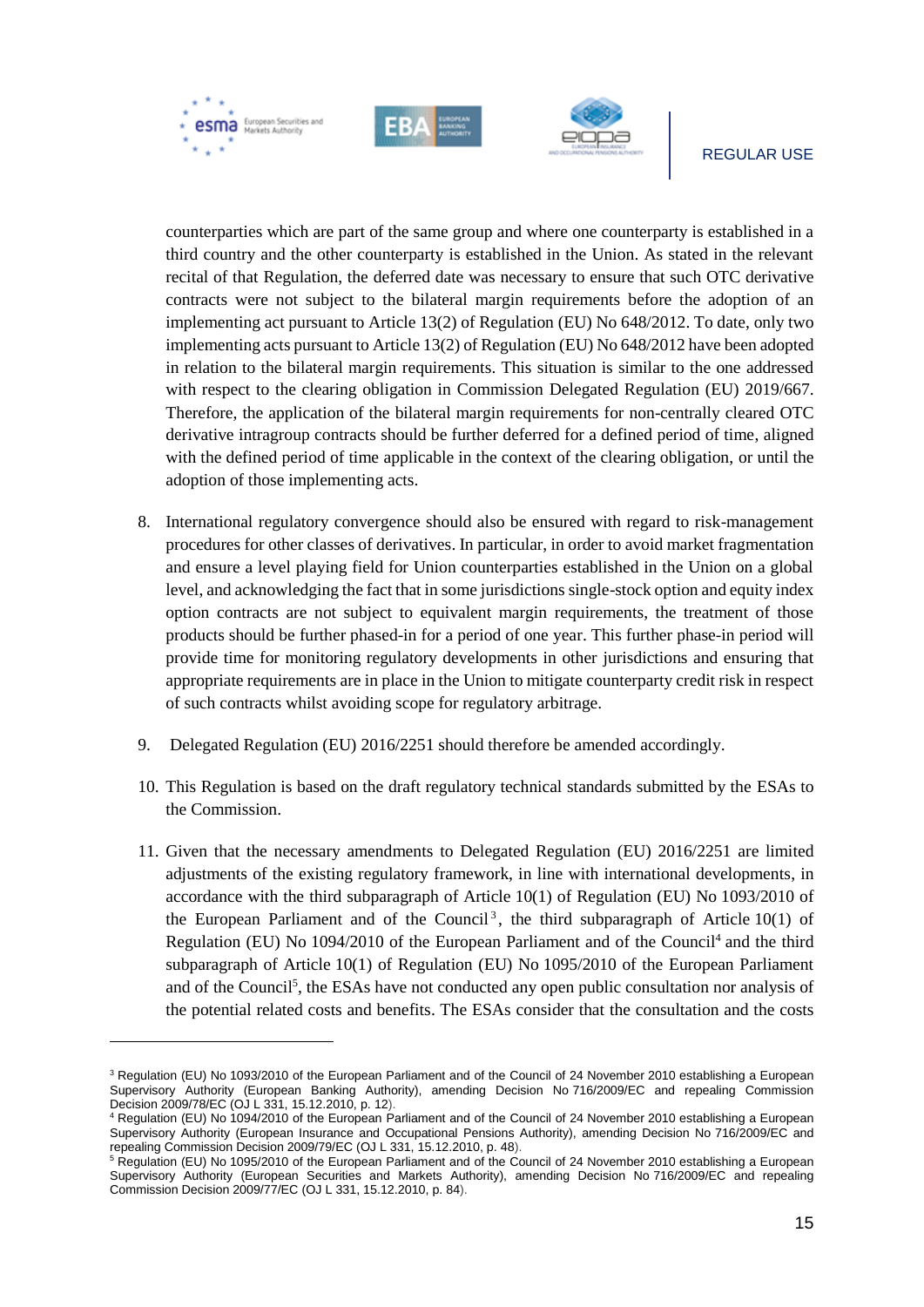



and benefits analysis would be disproportionate in relation to the scope and impact of the draft regulatory technical standards concerned. The ESAs nevertheless requested the opinion of the Banking Stakeholder Group established in accordance with Article 37 of Regulation (EU) No 1093/2010, the opinion of the Insurance and Reinsurance Stakeholder Group and the Occupational Pensions Stakeholder Group established in accordance with Article 37 of Regulation (EU) No 1094/2010, and the opinion of the Securities and Markets Stakeholder Group established in accordance with Article 37 of Regulation (EU) No 1095/2010.

12. It is necessary to provide legal certainty to market participants as quickly as possible, for them to adapt adequately their preparation for complying with the requirements of this Delegated Regulation (EU) 2016/2251, in particular with respect to the requirements for which the currently applicable deadline is rapidly approaching, this Regulation should enter into force, as a matter of urgency, on the day following that of its publication.

#### HAS ADOPTED THIS REGULATION:

*Article 1 Amendment to Delegated Regulation (EU) 2016/2251*

Delegated Regulation (EU) 2016/2251 is amended as follows:

1. After Article 31, the following Article is inserted:

#### '*Article 31a*

*Treatment of physically settled foreign exchange forwards and physically settled foreign exchange swaps*

By way of derogation from Article 2(2), counterparties may provide in their risk management procedures that variation margins are not required to be posted or collected for physically settled foreign exchange forward contracts and physically settled foreign exchange swap contracts in any of the following cases:

- (a) where one of the counterparties is a counterparty other than an institution as defined in point (3) of Article 4(1) of Regulation (EU) No 575/2013;
- (b) where one of the counterparties is a counterparty established in a third country, which would not qualify as an institution as defined in point (3) of Article 4(1) of that Regulation if it were established in the Union.'.
- 2. In Article 36(1), point (e) is replaced by the following: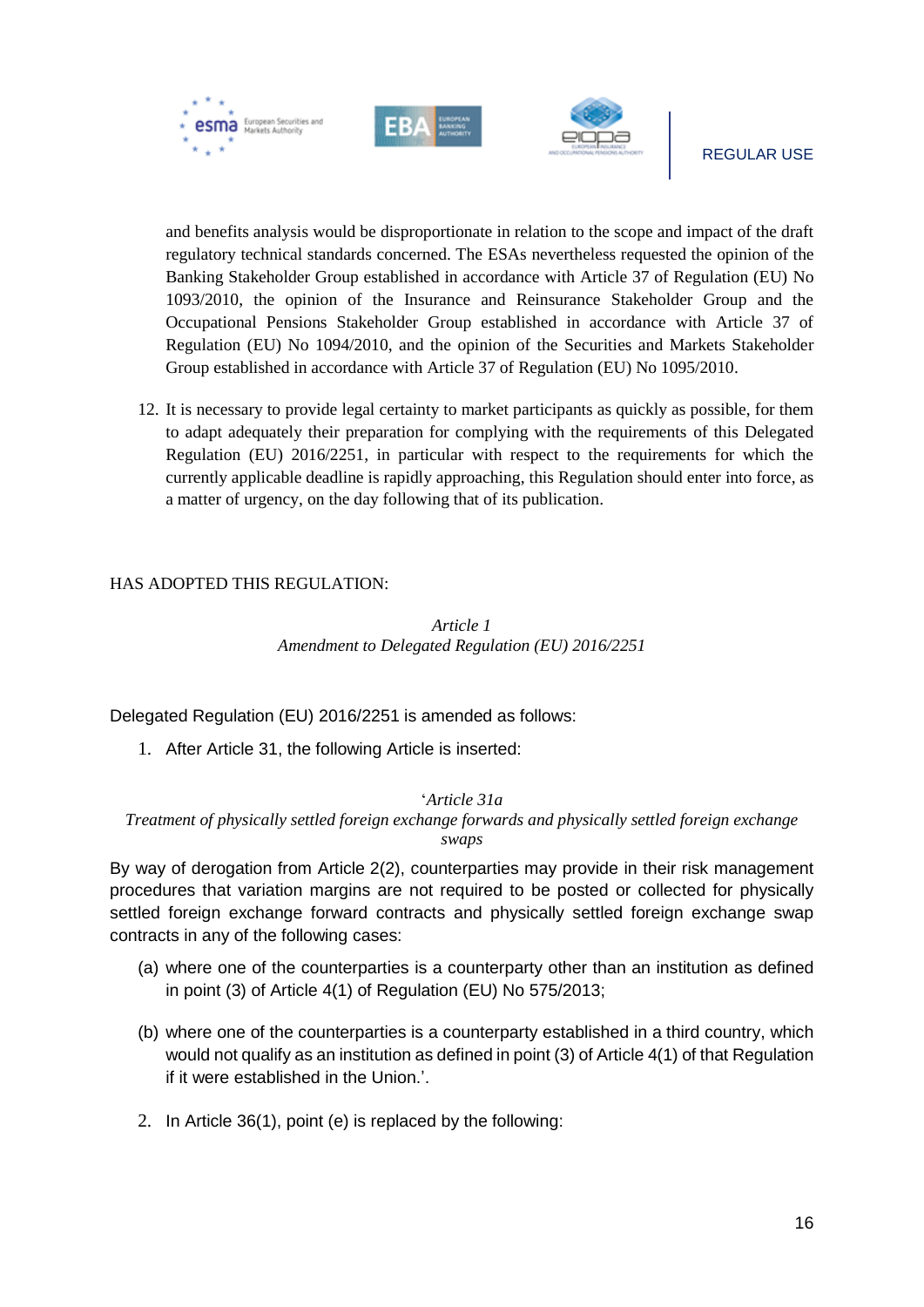





- (e) 'from 1 September 2020, where both counterparties have, or belong to groups each of which has, an aggregate average notional amount of non-centrally cleared derivatives that is above EUR 50 billion;'.
- 3. In Article 36(1), the following point is added:
	- (f) 'from 1 September 2021, where both counterparties have, or belong to groups each of which has, an aggregate average notional amount of non-centrally cleared derivatives that is above EUR 8 billion.'.
- 4. In Article 36(2), point (a) is replaced by the following:
	- (a) 'from 21 December 2020 where no equivalence decision has been adopted pursuant to Article 13(2) of Regulation (EU) No 648/2012 for the purposes of Article 11(3) of that Regulation in respect of the relevant third country;'.
- 5. In Article 38, paragraph 1 is replaced by the following:
	- 1. 'By way of derogation from Articles 36(1) and 37, in respect of all non-centrally cleared OTC derivatives which are single-stock equity options or index options, the Articles referred to in Articles 36(1) and 37 shall apply from 4 January 2021.'.

#### *Article 2 Entry into force*

This Regulation shall enter into force on the day following that of its publication in the *Official Journal of the European Union*.

This Regulation shall be binding in its entirety and directly applicable in all Member States.

Done at Brussels,

*For the Commission The President*

*[For the Commission On behalf of the President*

*[Position]*